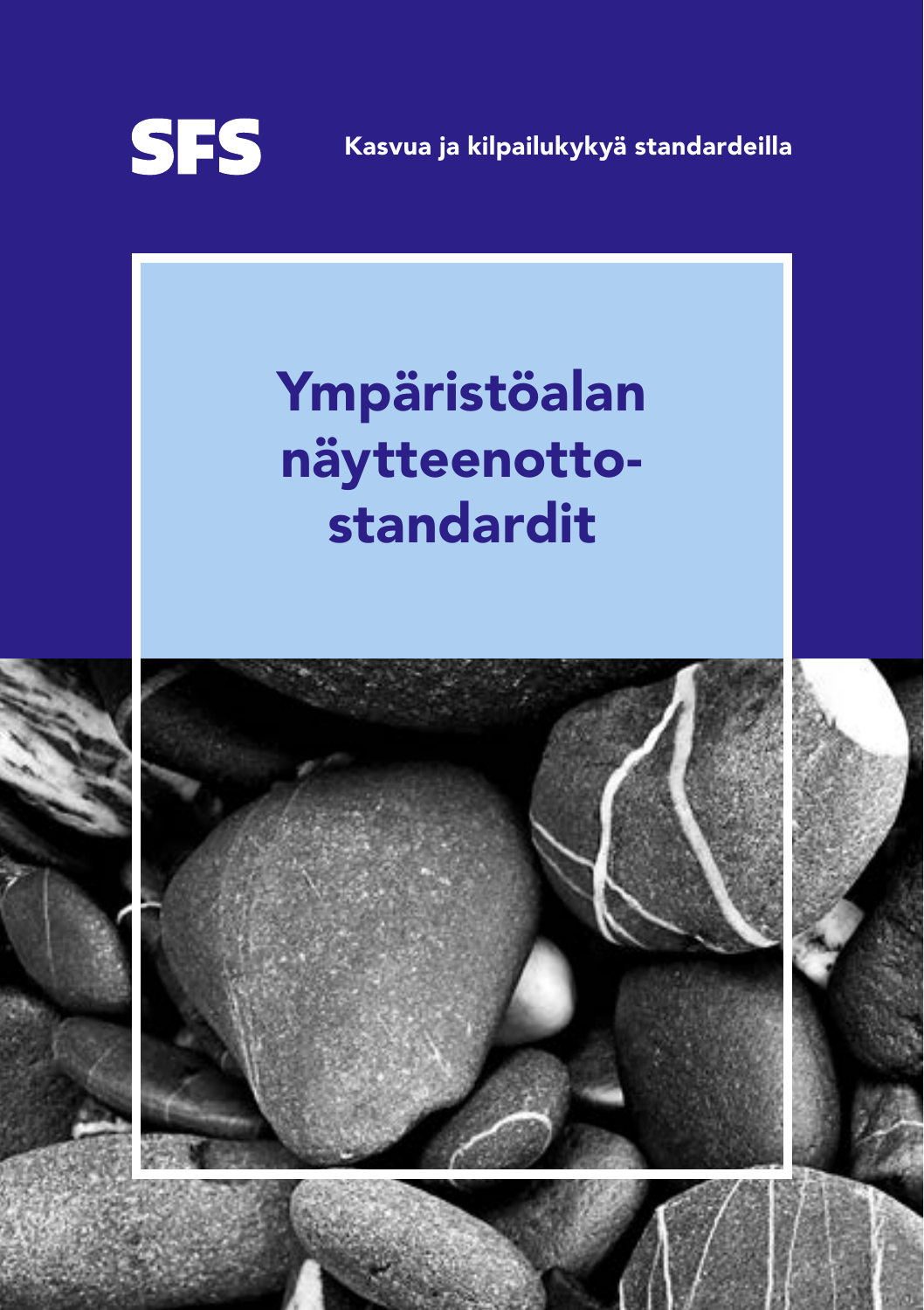

## Ympäristöalan näytteenottostandardit

Virhe tai huolimattomuus kenttätoiminnassa voi helposti jäädä huomaamatta, mutta sen vaikutus saattaa olla suuri. Näytteenottostandardeissa kuvataan näytteenottoprosessien kriittisimmät toimenpiteet yleisellä tasolla.

Tähän esitteeseen on kerätty esimerkkejä tärkeistä ja käytetyistä ympäristönäytteiden kuten vesien, sedimenttien, lietteiden, jätteiden, maaperän ja biologisten materiaalien näytteenottostandardeista.

Suomen ympäristökeskus (SYKE) vastaa näiden standardien valmistelusta yhteistyössä asettamiensa kansallisten seurantatyöryhmien sekä eurooppalaisen (CEN) ja kansainvälisen (ISO) standardisointijärjestön kanssa.

Ympäristöalan näytteenottostandardeista löytyy YK:n kestävän kehityksen tavoitteiden (ISO and the United Nations Sustainable Development Goals) seitsemän eri osa-aluetta:

- 3. Terveyttä ja hyvinvointia
- 6. Puhdas vesi ja sanitaatio
- 10. Eriarvoisuuden vähentäminen
- 11. Kestävät kaupungit ja yhteisöt
- 13. Ilmastotekoja
- 14. Vedenalainen elämä
- 15. Maanpäällinen elämä.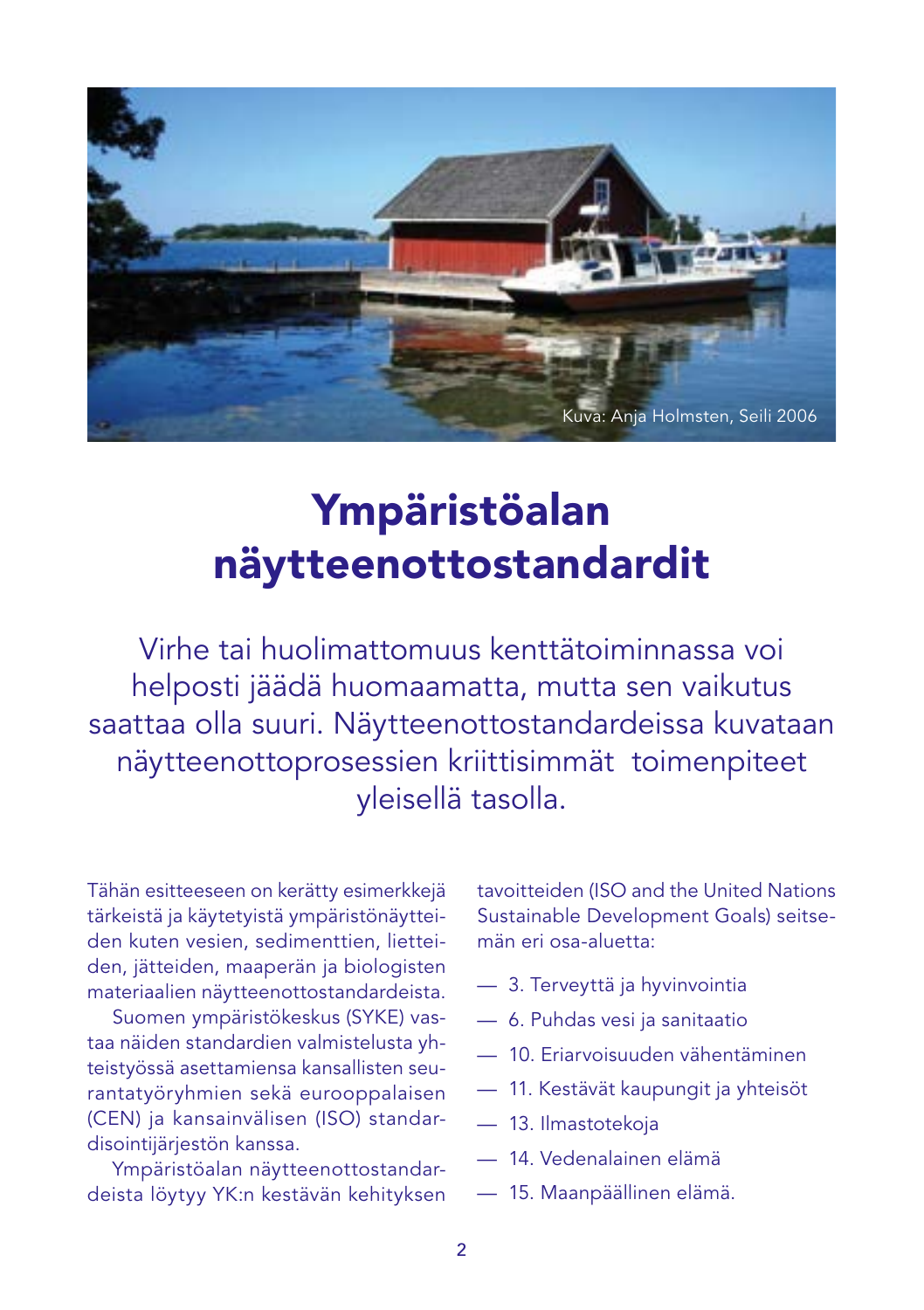## Vesi

#### Yleiset

SFS 5503:1989

Vesitutkimukset. Näytteenotto luonnonvesistä pienten metallipitoisuuksien määritystä varten

SFS-EN 16479:2015:en

Water quality. Performance requirements and conformity test procedures for water monitoring equipment. Automated sampling devices (samplers) for water and waste water

SFS-EN 17075:2018:en Water quality. General requirements and performance test procedures for water monitoring equipment. Measuring devices

SFS-EN ISO 5667-1:2007:en Water quality. Sampling. Part 1: Guidance on the design of sampling programmes and sampling techniques (ISO 5667-1:2006) (prEN ISO 5667-1:2019)

SFS-EN ISO 5667-3:2018:en Water quality. Sampling. Part 3: Preservation and handling of water samples (ISO 5667-3:2018)

SFS-ISO 5667-4:2019:fi Veden laatu. Näytteenotto. Osa 4: Opas järvien ja tekojärvien näytteenottoon (ISO 5667-4:2016)

SFS-ISO 5667-5:2009:en Water quality. Sampling. Part 5: Guidance on sampling of drinking water from treatment works and piped distribution systems

SFS-EN ISO 5667-6:2016:en Water quality. Sampling. Part 6: Guidance on sampling of rivers and streams (ISO 5667-6:2014)

SFS-ISO 5667-7:2007:en Water quality. Sampling. Part 7: Guidance on sampling of water and steam in boiler plants

SFS-ISO 5667-8:2009:en Water quality. Sampling. Part 8: Guidance on the sampling of wet deposition

SFS-ISO 5667-9:2009:en Water quality. Sampling. Part 9: Guidance on sampling from marine waters

SFS-ISO 5667-10:2009:en (ISO/DIS 5667-10:2019) Water quality. Sampling. Part 10: Guidance on sampling of waste waters

SFS-ISO 5667-11:2009:en Water quality. Sampling. Part 11: Guidance on sampling of groundwaters

SFS-EN ISO 5667-14:2016:en Water quality. Sampling. Part 14: Guidance on quality assurance and quality control of environmental water sampling and handling (ISO 5667-14:2014)

ISO 5667-20:2008 Water quality. Sampling. Part 20: Guidance on the use of sampling data for decision making. Compliance with thresholds and classification systems

SFS-ISO 5667-21:2018:en Water quality. Sampling. Part 21: Guidance on sampling of drinking water distributed by tankers or means other than distribution pipes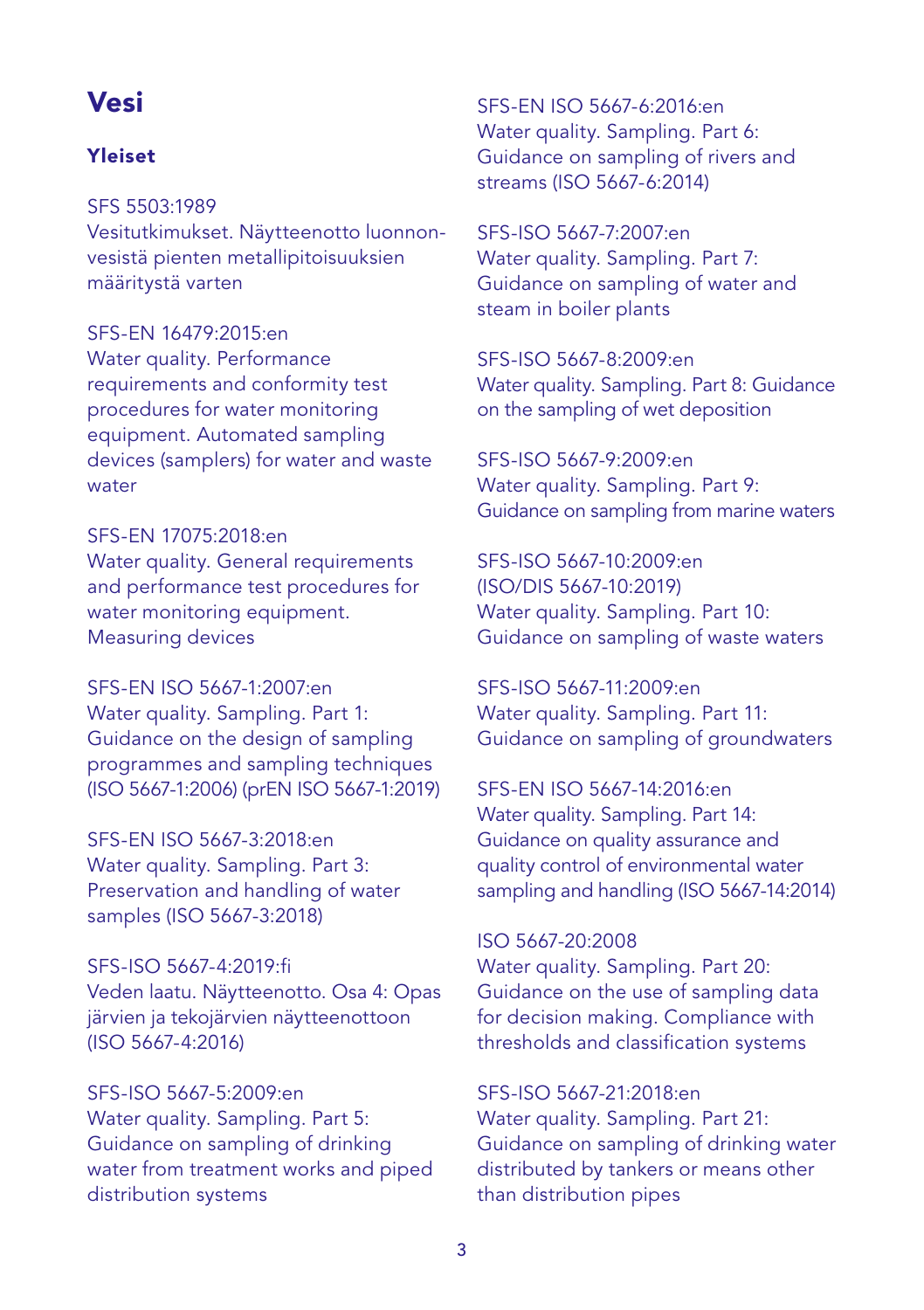SFS-ISO 5667-22:2018:en Water quality. Sampling. Part 22: Guidance on the design and installation of groundwater monitoring points

SFS-EN ISO 5667-23:2011:en Water quality. Sampling. Part 23: Guidance on passive sampling in surface waters (ISO 5667-23:2011)

ISO 5667-24:2016:en Water quality. Sampling. Part 24: Guidance on the auditing of water quality sampling

#### Sedimentin ja lietteen näytteenotto

SFS-ISO 5667-12:2018:en Water quality. Sampling. Part 12: Guidance on sampling of bottom sediments from rivers, lakes and estuarine areas

SFS-EN ISO 5667-13:2011:en Water quality. Sampling. Part 13: Guidance on sampling of sludges (ISO 5667-13:2011)

SFS-EN ISO 5667-15:2009:en Water quality. Sampling. Part 15: Guidance on the preservation and handling of sludge and sediment samples (ISO 5667-15:2009)

SFS-ISO 5667-17:2009:en Water quality. Sampling. Part 17: Guidance on sampling of bulk suspended solids

SFS-EN ISO 5667-19:2004:en Water quality. Sampling. Part 19: Guidance on sampling in marine sediments (ISO 5667-19:2004)

#### Biologinen näytteenotto

SFS 5076:1989 Vesitutkimukset. Pohjaeläinnäytteenotto Ekman-noutimella pehmeiltä pohjilta

SFS 5077:1989 Vesitutkimukset. Pohjaeläinnäytteenotto käsihaavilla virtaavissa vesissä

SFS 5730:1992 Vesitutkimukset. Pehmeiden pohjien pohjaeläimistön ja sedimentin näytteenotto putkinoutimella

SFS-EN ISO 5667-16:2017:en Water quality. Sampling. Part 16: Guidance on biotesting of samples (ISO 5667-16:2017)

SFS-EN 13946:2014:fi Veden laatu. Jokien ja järvien pohjan piilevien näytteenotto ja näytepreparaattien valmistus

SFS-EN 14011:2003:en Water quality. Sampling of fish with electricity

SFS-EN 14757:2015:en Water quality. Sampling of fish with multi-mesh gillnets

SFS-EN 15110:2006:en Water quality. Guidance standard for the sampling of zooplankton from standing waters

SFS-EN 15708:2010:en Water quality. Guidance standard for the surveying, sampling and laboratory analysis of phytobenthos in shallow running water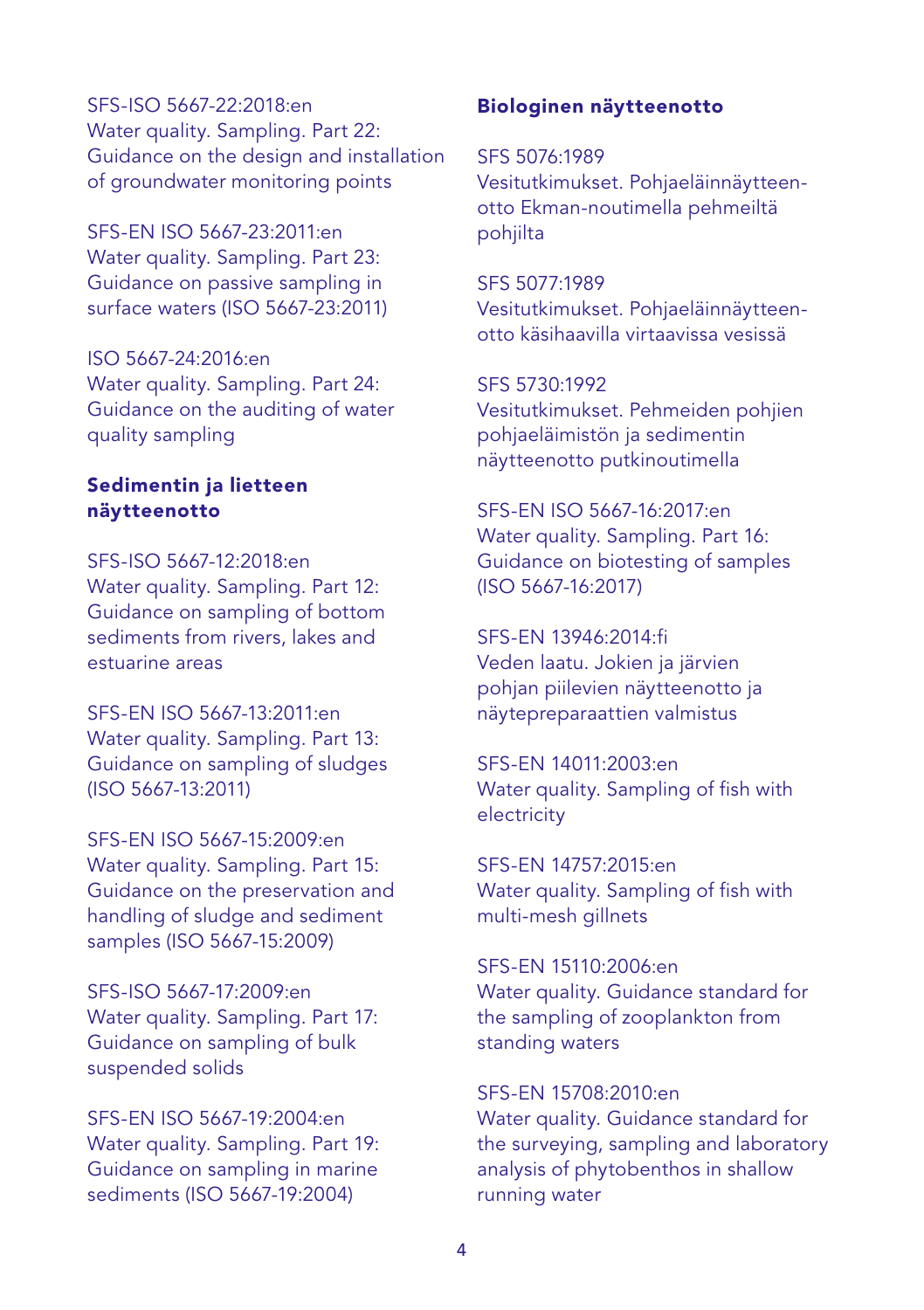#### SFS-EN 16150:2012:en Water quality. Guidance on pro-rata Multi-Habitat sampling of benthic macro-invertebrates from wadeable rivers

SFS-EN 16698:2015:en Water quality. Guidance on quantitative and qualitative sampling of phytoplankton from inland waters

SFS-EN 16772:2016:en Water quality. Guidance on methods for sampling invertebrates in the hyporheic zone of rivers

SFS-EN 17218:2019:en Water quality. Guidance on sampling of mesozooplankton from marine and brackish water using mesh

#### CEN/TR 17245:2018:en

Water quality. Technical report for the routine sampling of benthic diatoms from rivers and lakesadapted for metabarcoding analyses

SFS-EN ISO 10870:2012:en Water quality. Guidelines for the selection of sampling methods and devices for benthic macroinvertebrates in fresh waters (ISO 10870:2012)

SFS-EN ISO 19458:2007:fi Veden laatu. Näytteenotto mikrobiologista tutkimusta varten (ISO 19458:2006)

ISO 23893-1:2007 Water quality. Biochemical and physiological measurements on fish. Part 1: Sampling of fish, handling and preservation of samples

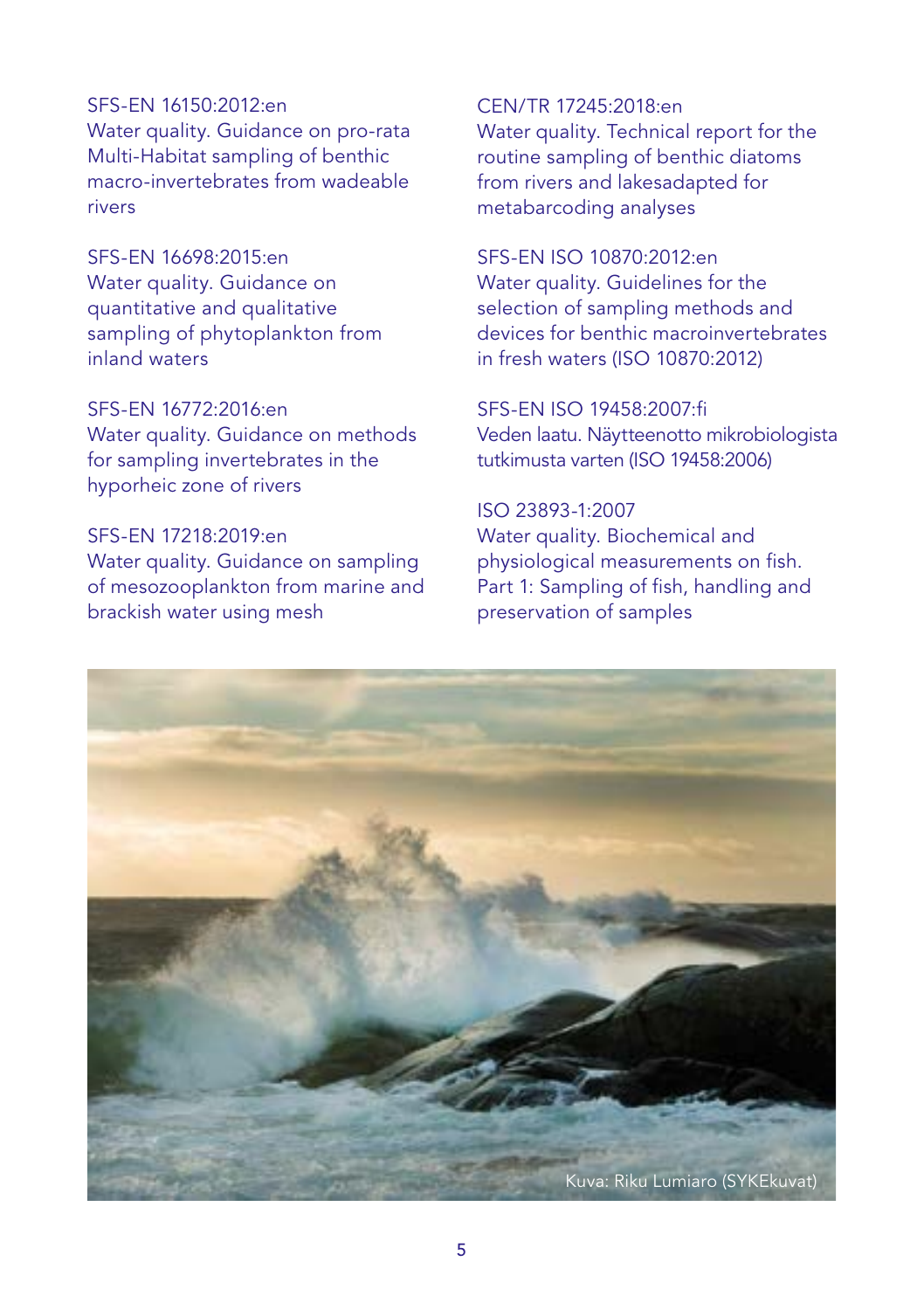Vesinäytteenotto Kuva: Katarina Björklöf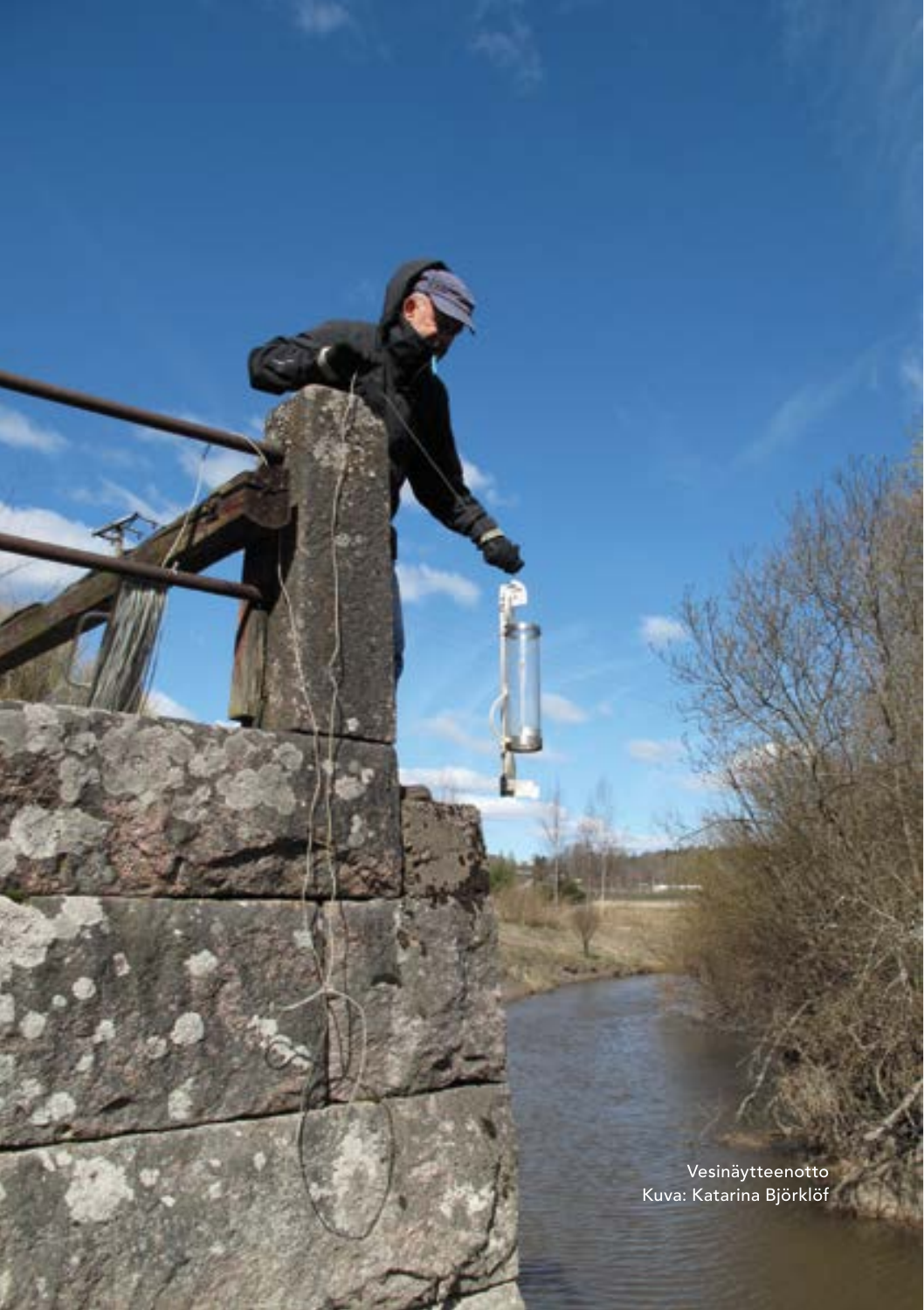

Raskas porakonekaira sekä työryhmä. Työturvallisuussyistä raskaan kairan ryhmään pitää kuulua kaksi henkilöä.

## Maaperä

#### Yleiset

SFS-EN ISO 25177:2019:en Soil quality. Field soil description

ISO 18400-100:2017:en Soil quality. Sampling. Part 100: Guidance on the selection of sampling standards

ISO 18400-101:2017 Soil quality. Sampling. Part 101: Framework for the preparation and application of a sampling plan

ISO 18400-102:2017:en Soil quality. Sampling. Part 102: Selection and application of sampling techniques

ISO 18400-103:2017:en Soil quality. Sampling. Part 103: Safety SFS-ISO 18400-104:2018:en Soil quality. Sampling. Part 104: **Strategies** 

SFS-ISO 18400-105:2017:fi Maaperän laatu. Näytteenotto. Osa 105: Näytteiden pakkaaminen, kuljetus, säilytys ja kestävöinti

SFS-ISO 18400-106:2018:fi Maaperän laatu. Näytteenotto. Osa 106: Laadunvarmistus ja –ohjaus

ISO 18400-107:2017:en Soil quality. Sampling. Part 107: Recording and reporting

ISO 18400-201:2017:en Soil quality. Sampling. Part 201: Physical pretreatment in the field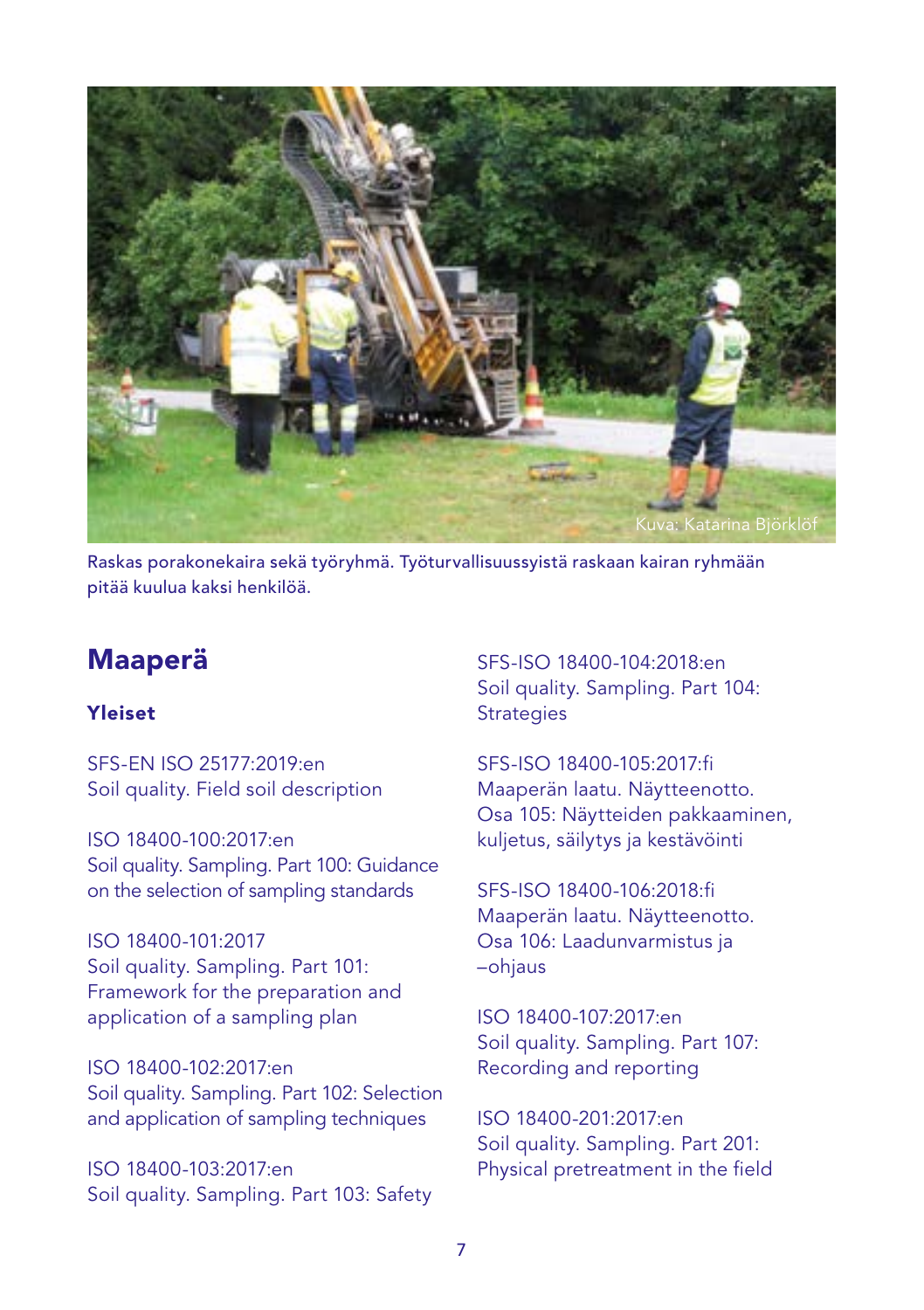SFS-ISO 18400-202:2018:en Soil quality. Sampling. Part 202: Preliminary investigations

SFS-ISO 18400-203:2018:en Soil quality. Sampling. Part 203: Investigation of potentially contaminated sites

ISO 18400-204:2017:en Soil quality. Sampling. Part 204: Guidance on sampling of soil gas

SFS-ISO 18400-205:2018:en Soil quality. Sampling. Part 205: Guidance on the procedure for investigation of natural, near-natural and cultivated sites

SFS-ISO 18512:2011:en Soil quality. Guidance on long and short term storage of soil samples

ISO 11464:2006 Soil quality. Pretreatment of samples for physico-chemical analysis

ISO 14507:2003 Soil quality. Pretreatment of samples for determination of organic contaminants

ISO 16720:2005 Soil quality. Pretreatment of samples by freeze-drying for subsequent analysis

ISO 23909:2008 Soil quality. Preparation of laboratory samples from large samples

#### Biologinen näytteenotto

SFS-EN ISO 11063:2013 Soil quality. Method to directly extract DNA from soil samples (ISO 11063:2012) prEN ISO 11063:2019 SFS-EN ISO 23611-1:2018:en Soil quality. Sampling of soil invertebrates. Part 1: Hand-sorting and extraction of earthworms (ISO 23611-1:2018)

SFS-EN ISO 23611-2:2011:en Soil quality. Sampling of soil invertebrates. Part 2: Sampling and extraction of micro-arthropods (Collembola and Acarina) (ISO 23611-2:2006)

SFS-EN ISO 23611-3:2019:en Soil quality. Sampling of soil invertebrates. Part 3: Sampling and extraction of enchytraeids (ISO 23611-3:2019)

SFS-EN ISO 23611-4:2011:en Soil quality. Sampling of soil invertebrates. Part 4: Sampling, extraction and identification of soil-inhabiting nematodes (ISO 23611-4:2007)

SFS-EN ISO 23611-5:2013:en Soil quality. Sampling of soil invertebrates. Part 5: Sampling and extraction of soil macro-invertebrates (ISO 23611-5:2011)

SFS-EN ISO 23611-6:2013:en Soil quality. Sampling of soil invertebrates. Part 6: Guidance for the design of sampling programmes with soil invertebrates (ISO 23611-6:2012)

SFS-ISO 18400-206:2018:en Soil quality. Sampling. Part 206: Collection, handling and storage of soil under aerobic conditions for the assessment of microbiological processes, biomass and diversity in the laboratory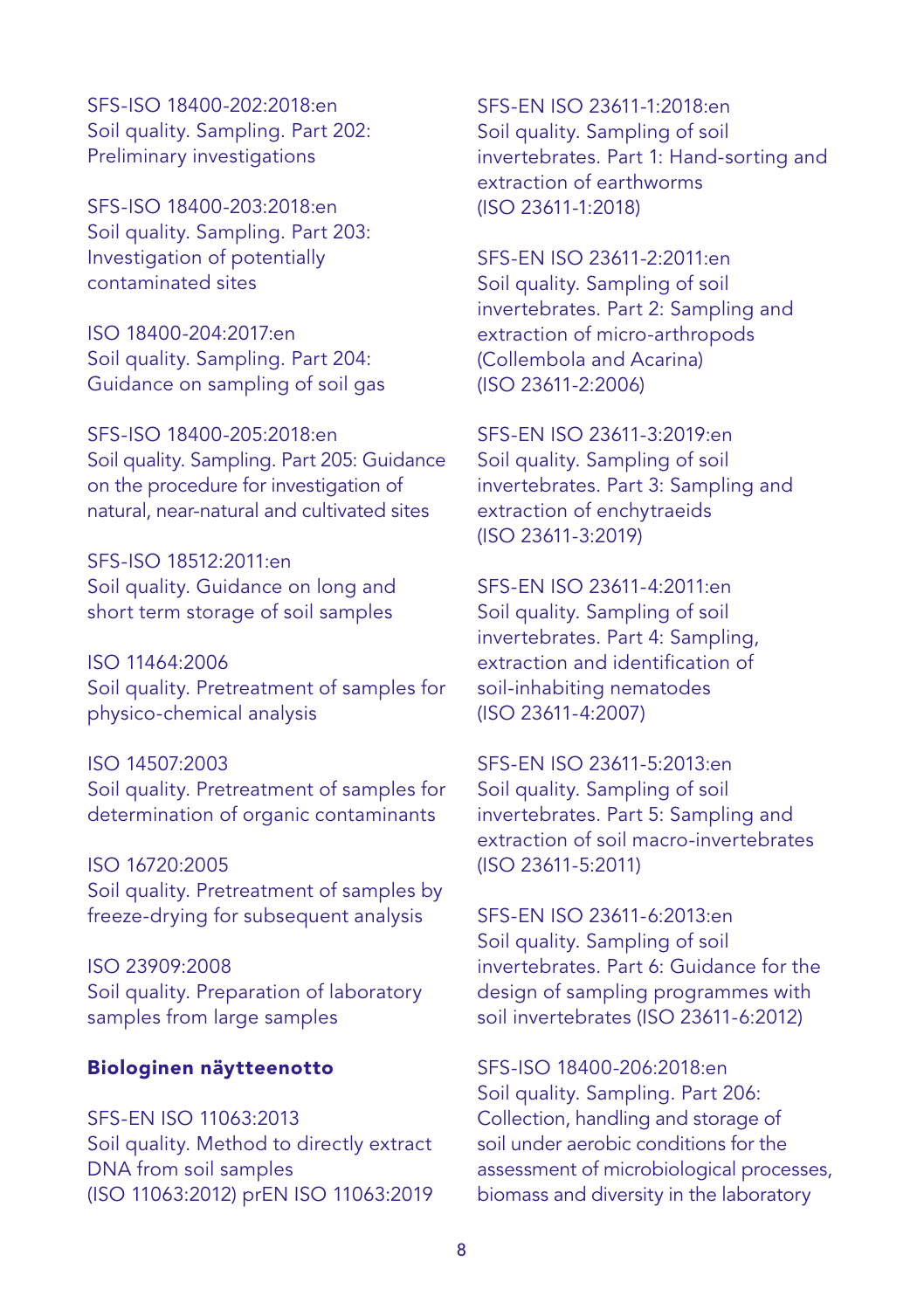Kiinteiden jätemateriaalien heterogeenisyys aiheuttaa usein ongelmia näytteen edustavuuden arvioimisessa

Kuva: Katarina Björklöf

9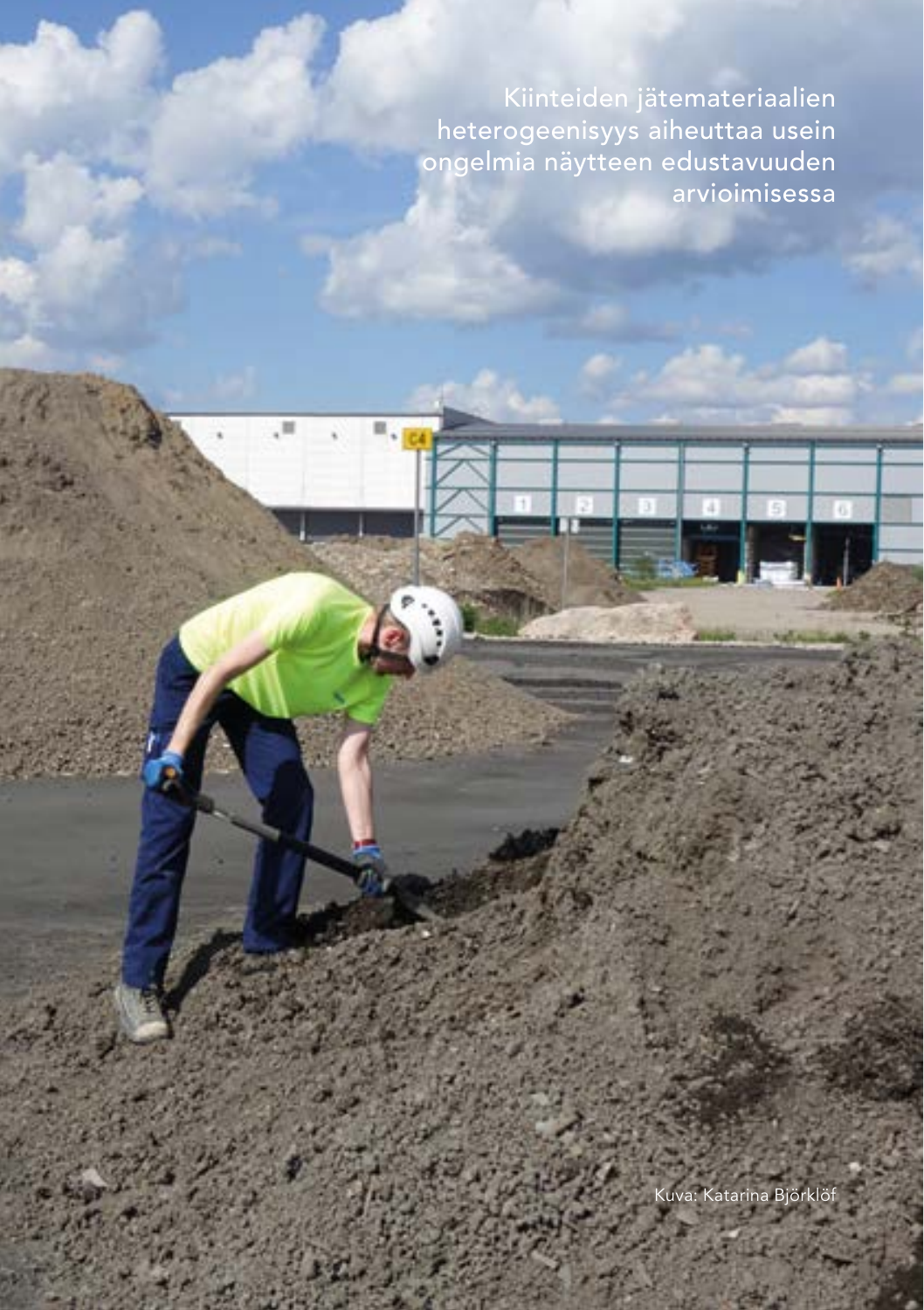## Jäte

SFS-EN 14735:2006:en Characterization of waste. Preparation of waste samples for ecotoxicity tests

SFS-EN 14899:2006:fi Jätteiden karakterisointi. Jätemateriaalien näytteiden ottaminen. Näytteenottosuunnitelman laatiminen ja soveltaminen

CEN/TR 15018:2005:en Characterization of waste. Digestion of waste samples using alkali-fusion techniques

CEN/TR 15310-1:2006:en Characterization of waste. Sampling of waste materials. Part 1: Guidance on selection and application of criteria for sampling under various conditions

CEN/TR 15310-2:2006:en Characterization of waste. Sampling of waste materials. Part 2: Guidance on sampling techniques

CEN/TR 15310-3:2014:fi Jätteiden karakterisointi. Jätemateriaalinäytteiden ottaminen. Osa 3: Ohjeita näytteen jakamisesta kentällä

CEN/TR 15310-4:2013:fi Jätteiden karakterisointi. Jätemateriaalien näytteenottaminen. Osa 4: Näytteen pakkaamista, säilyttämistä, kestävöintiä, kuljetusta ja toimitusta koskevia ohjeita

#### CEN/TR 15310-5:2006:en

Characterization of waste. Sampling of waste materials. Part 5: Guidance on the process of defining the sampling plan

CEN/TS 16229:2011:en Characterization of waste. Sampling and analysis of weak acid dissociable cyanide discharged into tailings ponds

CEN/TR 16365:2012:en Characterization of waste. Sampling of waste from extractive industries

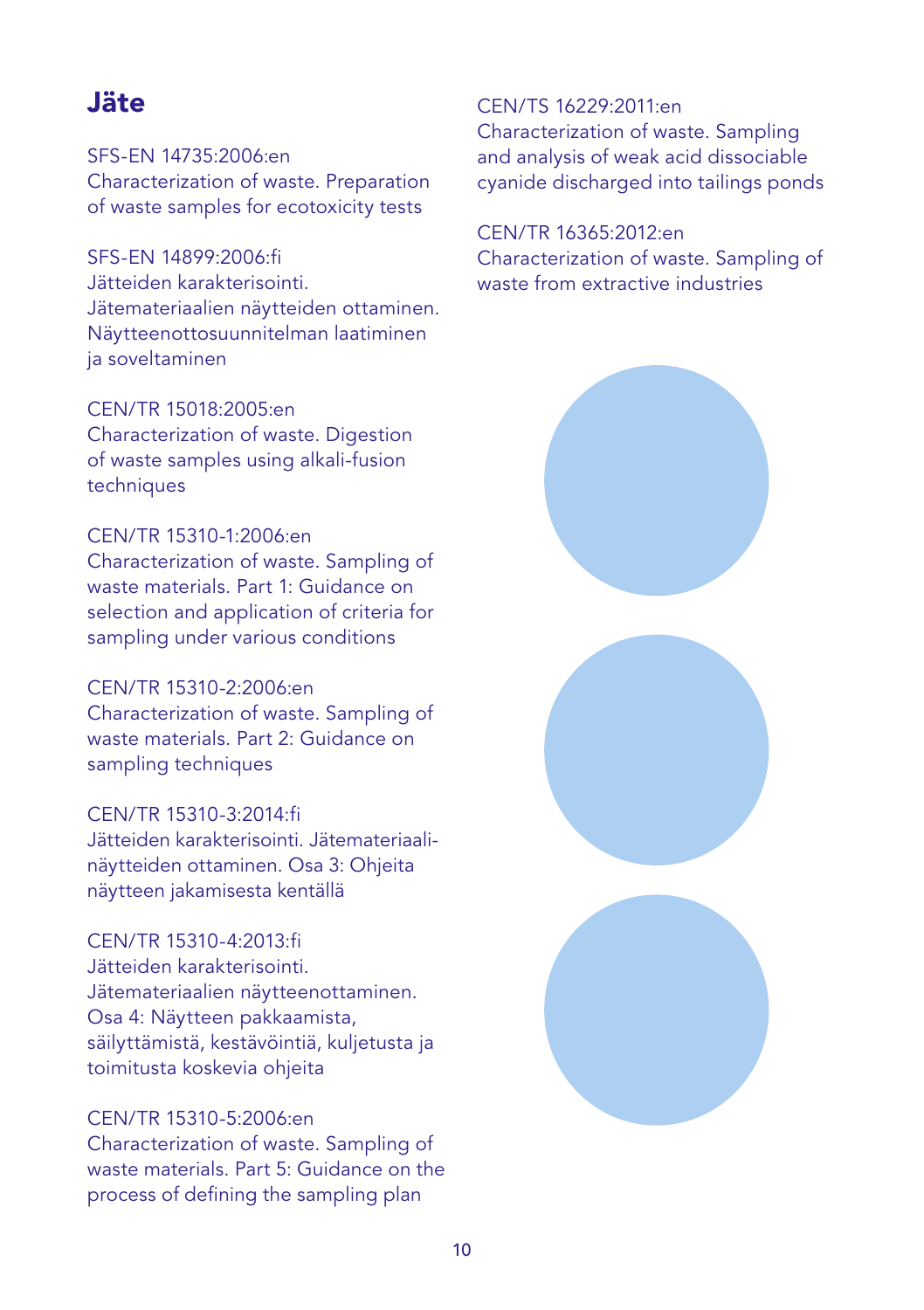### Monta tapaa tilata julkaisuja

#### Asiakaspalvelu auttaa

SFS:n asiakaspalvelusta voit tilata kaikki tarvitsemasi julkaisut. Ota yhteyttä sales@sfs.fi tai p. 09 1499 3353.

#### SFS-kauppa

Verkkokaupassa voit tarkistaa julkaisujen ajantasaiset tiedot. Voit myös ladata useimmat standardit omalle koneellesi saman tien ja tilata julkaisuja. Astu sisään osoitteessa sales.sfs.fi.

#### SFS Online

SFS Online -palvelussa oma standardikokoelmanne on aina ajan tasalla internetissä. Kiinnostuitko? Kysy lisää SFS:n asiakaspalvelusta sales@sfs.fi.

#### Pysy ajan tasalla

Tietopalvelumme tarjoaa monia helppoja tapoja pysyä ajan tasalla toimialaasi kuuluvista standardeista. Lue lisää www.sfs.fi/tietopalvelu

#### Tietoa uusista julkaisuista

www.sfs.fi/uutiskirjetilaus

- facebook.com/SFSedu H
- @standardeista
- **ED** Suomen Standardisoimisliitto SFS ry